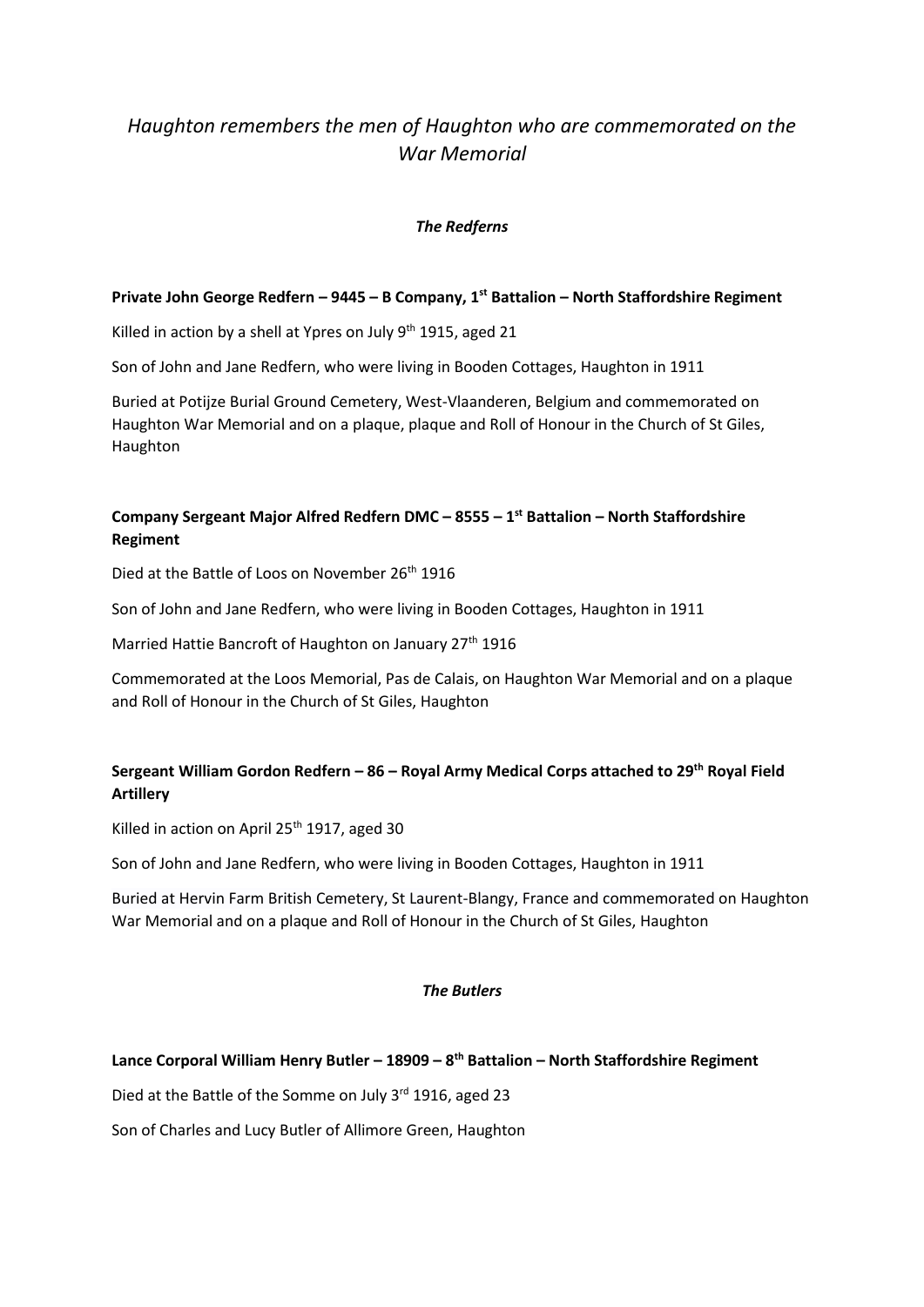Commemorated at Thiepval Memorial, on Haughton War Memorial and on a plaque and Roll of Honour in the Church of St Giles, Haughton

## **Rifleman Thomas Butler – 6529 – 1 st/8 th Battalion – West Yorkshire Regiment**

Died at the Battle of the Somme on September 24<sup>th</sup> 1916, aged 36

Son of Charles and Lucy Butler of Allimore Green, Haughton

Commemorated at Thiepval Memorial, on Haughton War Memorial and on a plaque and Roll of Honour in the Church of St Giles, Haughton

### **Private Frank Abberley – 23895 – 1 st Battalion – Gloucestershire Regiment**

Died at the Battle of the Somme on September 9<sup>th</sup> 1916, aged 29

Son of Thomas and Charlotte Abberley of Booden Cottages, Haughton

Buried at Delville Wood Cemetery, Longueval, France. Commemorated on Haughton War Memorial and on a plaque and Roll of Honour in the Church of St Giles, Haughton

### **Lance Corporal Frederick James Elton – 25798 – 18th Battalion – The King's Liverpool Regiment**

Killed in action on April 9<sup>th</sup> 1917 whilst leading forward his section at the Casualty Clearing Station at Santy in Artois

Buried at Neuville-Vitasse Road Cemetery, Pas de Calais and commemorated on Haughton War Memorial, on a plaque and Roll of Honour in the Church of St Giles, Haughton and on a plaque at King Edward VI Grammar School Hall, Stafford

Born in 1894. Son of Frank and Mary Jane Elton of Haughton Old Hall, Haughton. Uncle of Ivor Elton and great-uncle of John and Mark Elton (still resident in Haughton). Bank employee at Barclay's Bank, Liverpool

Grave visited by Mark Elton and poppy left. Memory honoured by Fred's name read out at Tower of London 2014 and ceramic poppy purchased – 'Blood Swept Lands and Seas of Red' commemoration

## **Carpenter's Crew William Fowell – M/24212 – Royal Navy – HMS Pembroke II – Royal Naval Air Station, Eastchurch, Sheppey**

Died of illness at Chatham Hospital on December 17<sup>th</sup> 1917, aged 23

Married to Lucy Ann Fowell, Park Head, Haughton

Buried in St Giles Churchyard, Haughton and commemorated on The Royal Navy Roll of Honour, on Haughton War Memorial and on a plaque and Roll of Honour in the Church of St Giles, Haughton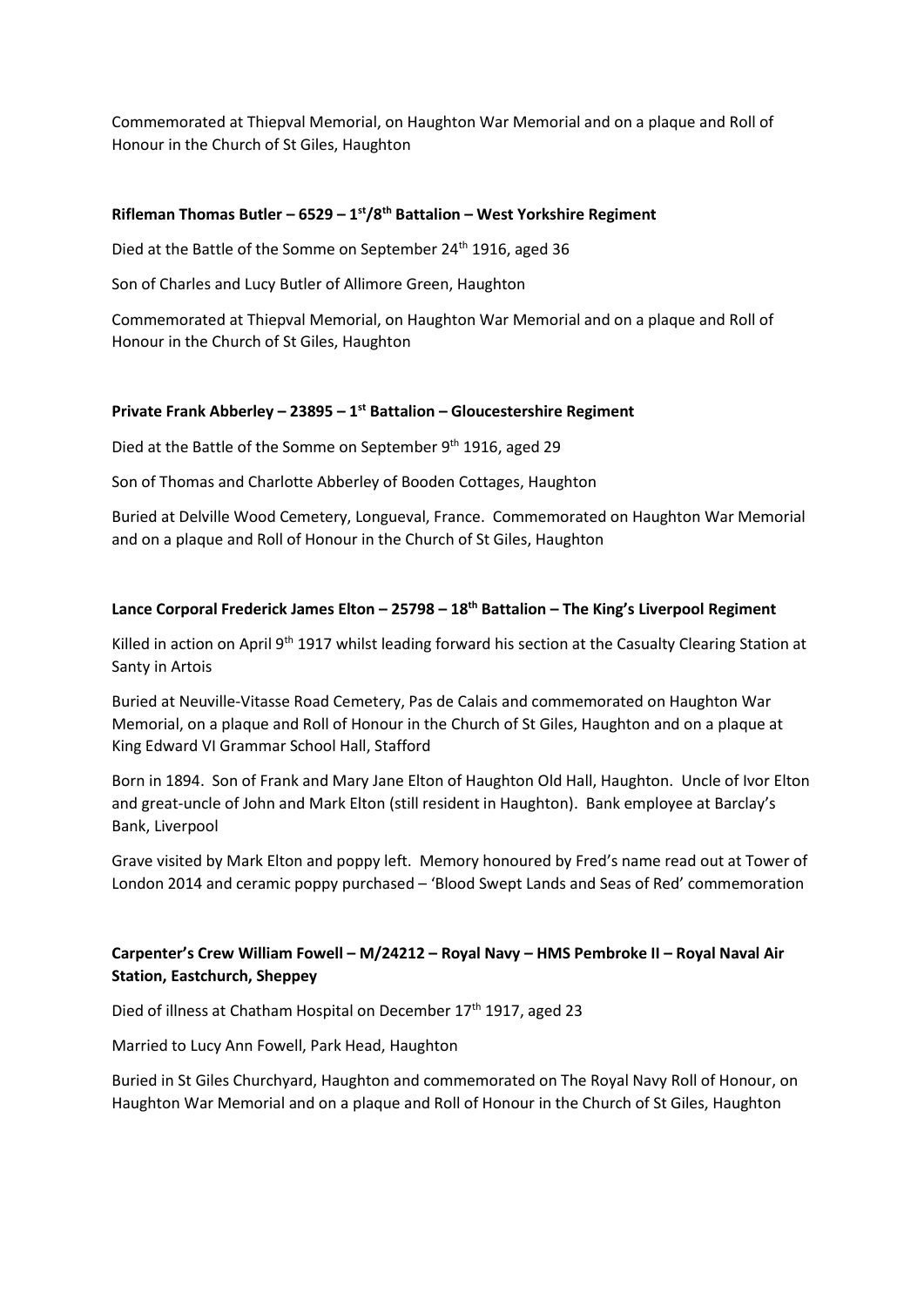### *The Moulds*

### **Private John Thomas Mould – 115815 – 55th Battalion – Machine Gun Corps**

Died May  $6<sup>th</sup>$  1918, aged 19

Son of William and Rose Mould of Long Lane, Haughton

Commemorated on the Loos Memorial, France, on Haughton War Memorial and on a plaque and Roll of Honour in the Church of St Giles, Haughton

## **Private William Mould – 29317 – 1 st East Lancashire Regiment**

Died on December 9<sup>th</sup> 1918 at Schreidemult Prison War Hospital Section, Plottkerstrasse (City/Town not known) Germany

Husband of Emily Frances Mould of Haughton

Buried in Berlin Southern Cemetery, Germany and commemorated on Haughton War Memorial and on a plaque and Roll of Honour in the Church of St Giles, Haughton

### **Shoeing Smith Arthur George Parker – 66578 – 153rd Field Company – Royal Engineers**

Died June 5<sup>th</sup> 1919 aged 29

Son of George and Annie Maria and husband of May Parker. Native of Birkenhead

Buried in St Giles Churchyard, Haughton and commemorated on Haughton War Memorial and on a plaque and Roll of Honour in the Church of St Giles, Haughton

## *Haughton remembers those of our families and friends from other parishes*

## **Private Tom Jackson – 50644 – 2 nd/5 th Battalion – Lancashire Fusiliers**

Two young friends, Albert Lockley (from Woodseaves) and Tom Jackson (from Seighford), enlisted on the same day to serve their country together. Both joined the North Staffordshire Regiment. Unfortunately, Tom was transferred to the Lancashire Fusiliers, where he paid the ultimate price and was killed in the Flanders conflict on April 26<sup>th</sup> 1918. Albert came home and later married Tom's sister, Mabel Jackson. Tom's name can be seen on the memorial inside Seighford church. He lived at Laundry Cottage, part of the Seighford Hall estate. This dwelling was later demolished to accommodate the airfield. Tom's mother was in service and did all the laundry for the Dobson family of Seighford Hall.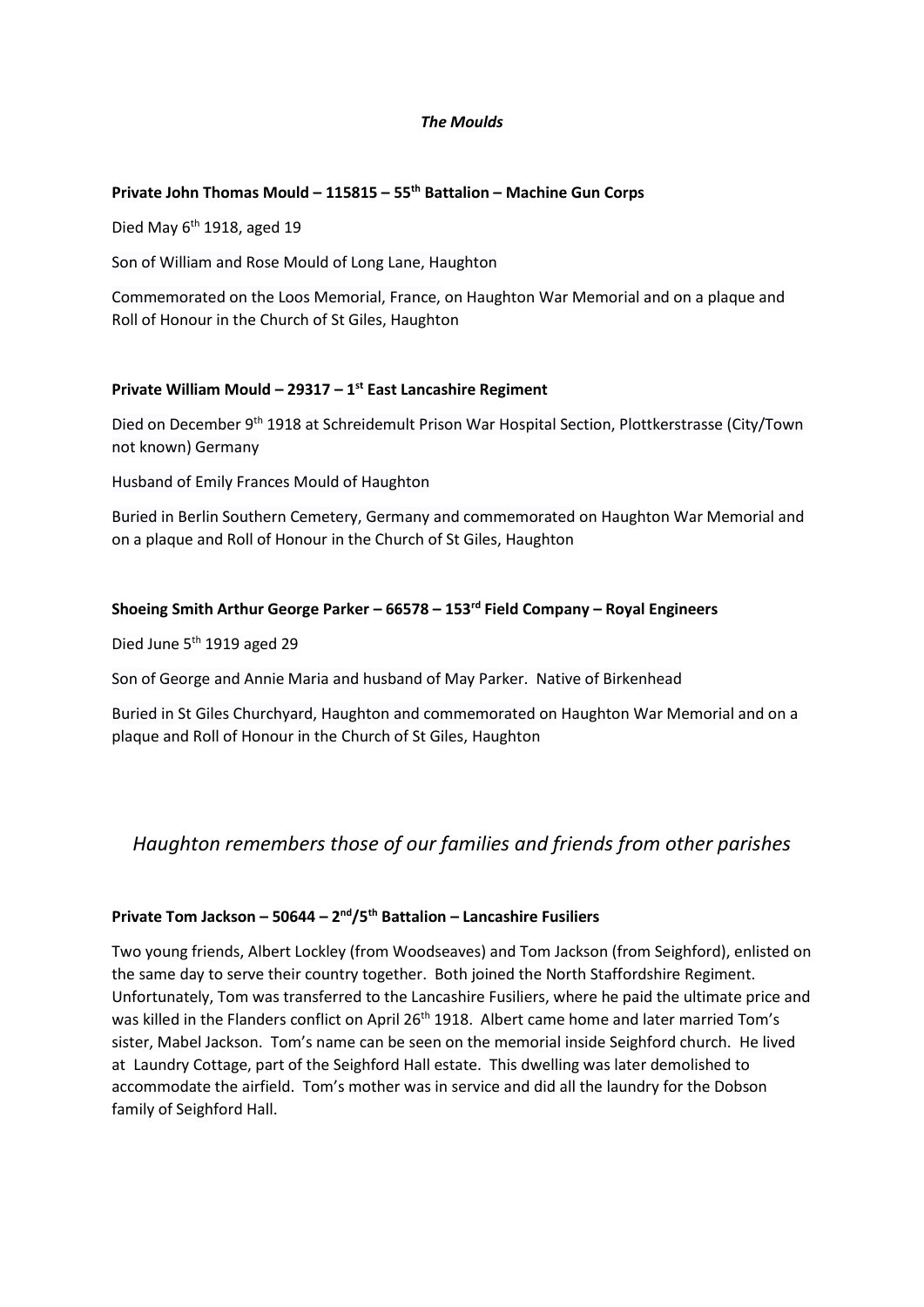#### *The Sharmans*

*James Sharman was the son of Henry and Mary Sharman who moved from South Luffenham, Rutland to Stonebroom in Derbyshire in the 1870s. They lived in Chapel Street. Mary died in 1891 and Henry married Eliza, who became Sidney's mother.* 

## **Lance Sergeant Sidney Sharman – 2206 – 1 st/6th Battalion Nottinghamshire and Derbyshire Regiment (The Sherwood Foresters)**

Sidney was the younger half-brother of James Sharman. He was born in Stonebroom in 1895, worked as a coal miner, and married at the age of 19. Sydney enlisted voluntarily in Clay Cross and arrived in France in February 1915. He was posted missing on July  $1<sup>st</sup>$  1916 and was killed in action on that day during the Battle of the Somme. He was 21 years old. He is remembered on the Thiepval Memorial in France, on Tibshelf War Memorial and on a plaque in the church of his home village. His widow, Sarah, remarried 5 years after his death.

## **Private James Sharman – 887393 – 15th Battalion – Infantry (Central Ontario Regiment)**

James grew up in the small Derbyshire village of Stonebroom, beginning his working life as a pony driver in a coal mine. In 1911, at the age of almost 24, he emigrated to Saskatchewan, Canada, going ahead to set up a new life as a farmer, where his fiancée, Ethel, would join him. War intervened, James enlisted in the Canadian Army in January 1916, returned to England in October 1916, married Ethel, and was posted in the following spring to France. He was there for four months before he was killed in action on the first day of the Battle of Hill 70, August 15<sup>th</sup> 1917. At first he was reported as 'wounded and missing'. He has no known grave and is remembered on the Vimy Memorial, Pas-de-Calais. Ethel never remarried and remained a widow in her home village for more than 50 years.

### *The Nunneys*

*These men were all great-grandsons of James and Jane Nunney, who moved from Filkins in Oxfordshire to Hazleton in Gloucestershire in the 1820s.*

### **Private Ernest Victor Stephen Nunney – 16068 – 10th Battalion – The Gloucestershire Regiment**

Ernest was born in Pamington, Gloucestershire, the only child of James Nunney and his second wife Helen, and grandson of John and Sarah Nunney. Ernest's father was a railway worker who was killed by a train in 1906 when Ernest was 12. Ernest worked on the railway, too. He was killed in action at the Battle of Loos on September 25<sup>th</sup> 1915. He is commemorated on the Loos Memorial, on Ashchurch War Memorial and on a plaque in Tewkesbury Methodist Chapel. A newspaper report stated that he was a widow's only son, a Wesleyan and a Sunday School teacher. He was 21.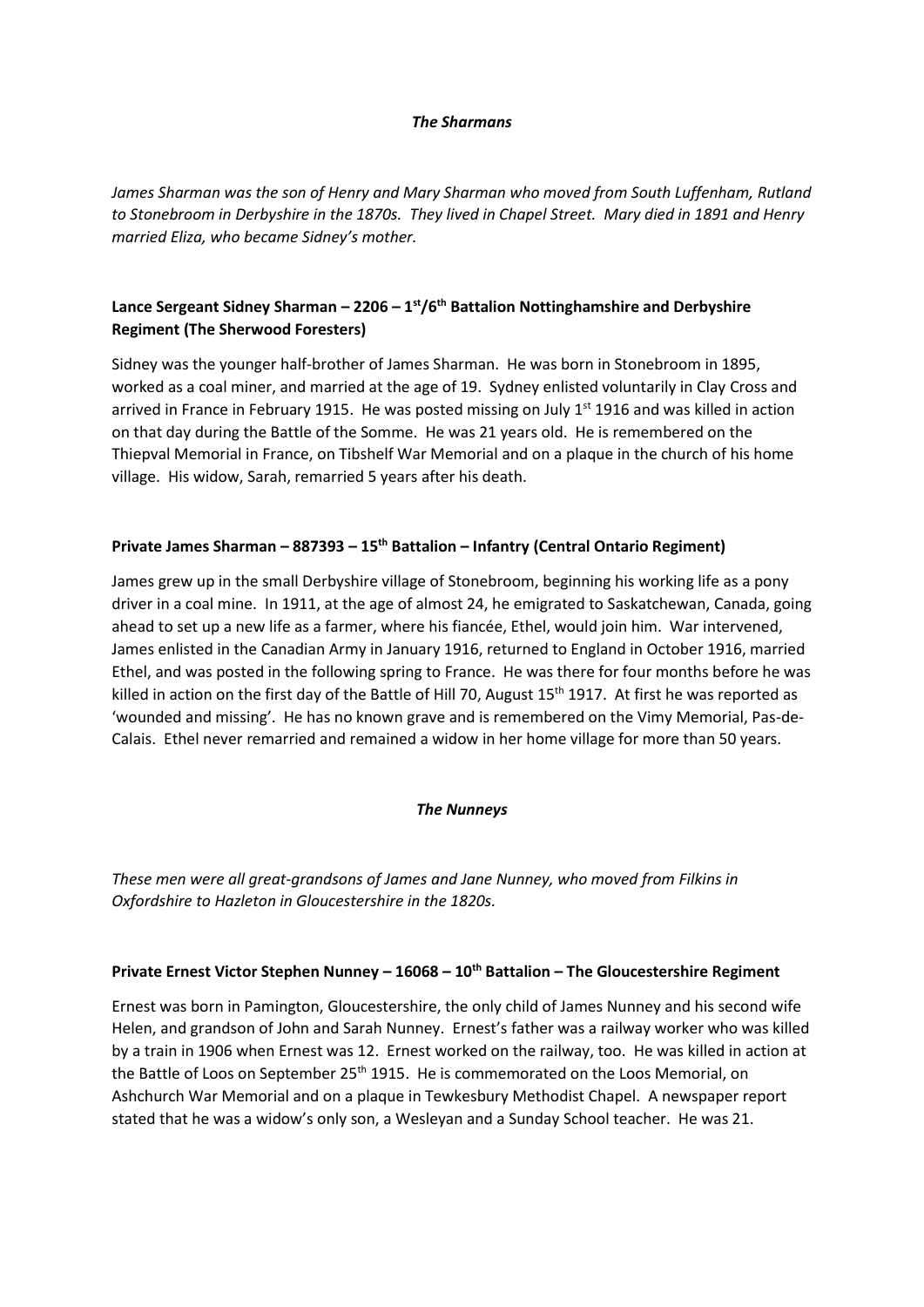### **Driver James Sydney Nunney – 14th Reserve Battery – Royal Field Artillery**

James Sydney was born in Up Hatherley, Gloucestershire, the son of James and Sarah Nunney and grandson of Isaac and Sarah Nunney. His family were farmers and James Sydney had worked on his father's farm in Badgeworth and as an under groom. He died of illness, at the age of 22, on January 30<sup>th</sup> 1915 at Portsmouth, where he was buried in Highland Road Cemetery. He is commemorated on the Roll of Honour in Holy Trinity Church, Badgeworth. His brother Harry's name also appears on the plaque, but he appears to have survived the war and was Commemorated in Error.

## **Private Alfred George Nunney – 44777 – 75th Company – Labour Corps**

Alfred was born in 1897 in Cinderford. He was the son of Arthur and Charlotte Nunney and grandson of Frederick and Hannah Nunney of Abinghall. He enlisted in Hereford. He died on September 22<sup>nd</sup> 1917 and was buried at Vlamertinghe New Military Cemetery, West-Vlaanderen, Belgium. He is remembered on the War Memorial in Cinderford.

### **Petty Office 1st Class Sidney Stratford – RFR/CH/A/1663 – 142720 – HM Trawler 'Alberta'**

Sydney (his usual and birth spelling) was brought up in Poulton, near Fairford, one of the large family of Henry and Susannah Stratford. The family were mainly farm labourers, but Sydney moved north and became a Royal Navy coastguard rather than work on the railways when agricultural work became scarce. He married his wife, Elizabeth, in Grimsby in 1899. The trawler 'Alberta' was requisitioned by the Admiralty and converted for minesweeping. Sydney was in command when it hit a mine and was lost off Grimsby with all 7 crew on April 14<sup>th</sup> 1916. His body was recovered and he was buried in Scartho Road Cemetery, Grimsby. He is remembered on the Roll of Honour in the Church of St James, Grimsby and on Poulton War Memorial Cross. He died a few days after his 45th birthday.

### **Lance Corporal Walter Ashley – 242041 – 2 nd/5th Battalion – The Gloucestershire Regiment**

Enlisted in Leek

Died at Amiens on March 31st 1918

Commemorated on Pozieres Memorial, Somme, France and on the Nicholson Memorial, Leek